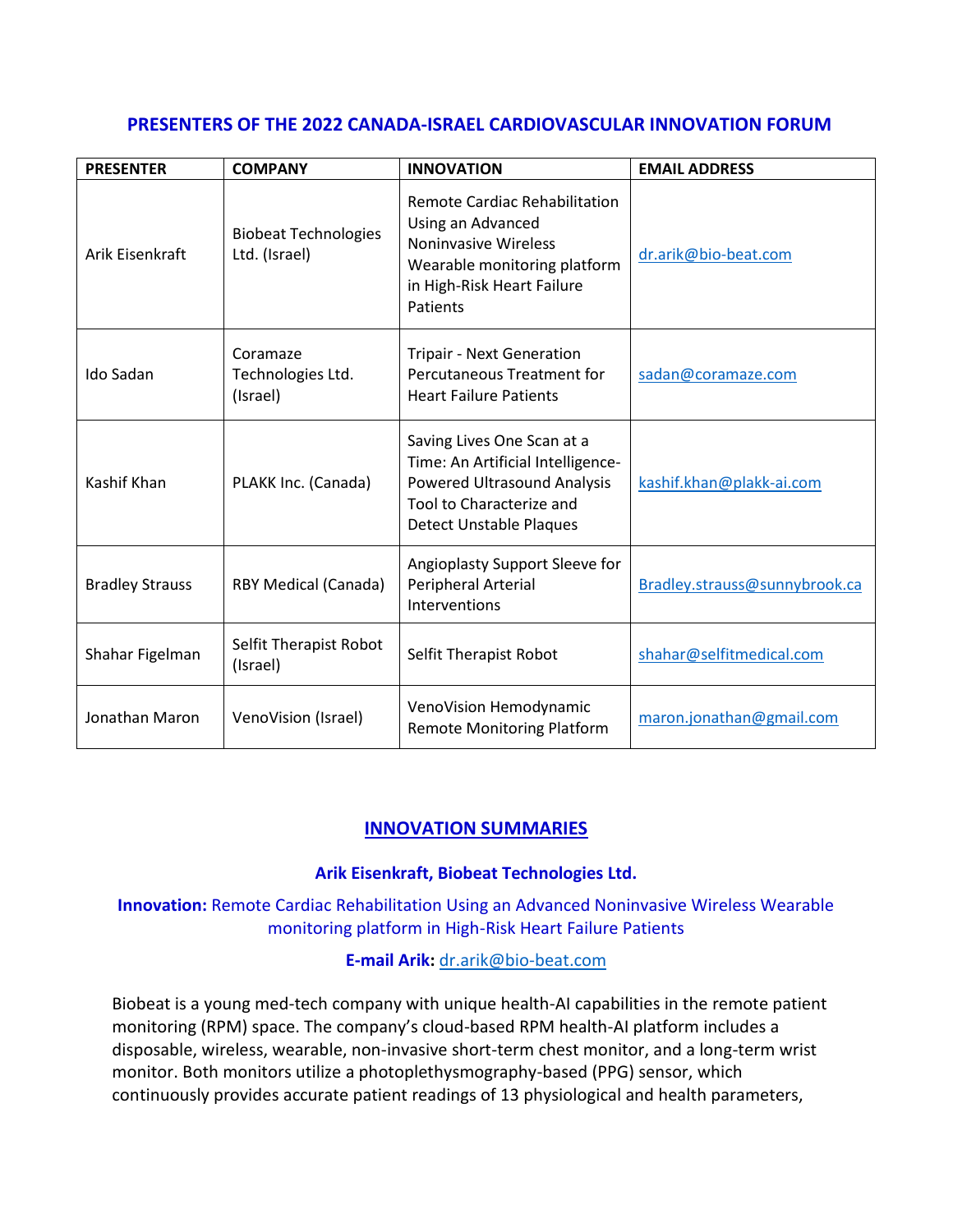including cardiac output, cuff-less blood pressure, pulse rate, respiratory rate, blood oxygen saturation, temperature, stroke volume, systemic vascular resistance, one lead ECG (only in the chest-monitor), and more. The automatically-generated data are being analyzed using proprietary big-data and machine learning tools, leading to advanced clinical insights that help both healthcare providers and health policy leaders, in both individual adjustment of treatment and in national health policy guidance (e.g., approach to handle influenza and other infectious diseases). The platform includes an Early Warning Score system (based on NEWS), providing timely alerts of the potential of patient deterioration, providing a valuable benefit as an important aid to the nursing duties, especially during current times of workforce challenges. The platform is HIPAA and GDPR compliant. The company has obtained intellectual property (IP) comprised of 10 patents covering its hardware. These capabilities allow Biobeat to support medical teams with tailored patient care such as adjustment of therapeutics and early prevention of specific disease exacerbation. Biobeat's wearable devices are the first devices to be FDA-Cleared for cuff-less non-invasive PPG-based blood pressure monitoring and are also CE Mark certified and cleared by Health Canada under the Emergency Use during the COVID-19 pandemic.

The Biobeat RPM platform is being used as a successful RPM tool by several HMOs in Israel, as well as by the Field Hospital team deployed to provide humanitarian aid during the Russian-Ukrainian conflict, allowing experts to look at the data remotely in real-time in Israel providing support to on-site medical teams.

The proposed project aims to apply the Biobeat platform in remote cardiac rehabilitation of high-risk congestive heart failure patients and to support the management and improve patient monitoring. Improvement is expected to be achieved by collecting a large set of cardiovascular and respiratory parameters that will allow medical staff to comprehensively review the patient's medical condition. By utilizing a user-friendly platform that allows remote rehabilitation and by analyzing the trend of each parameter, a tailored rehabilitation protocol will be developed to obtain optimal clinical outcomes.

The company has already started selling its products in the Canadian market and intends to further introduce its monitoring devices across Canada.

## **Ido Sadan, Coramaze Technologies Ltd.**

**Innovation:** Tripair - Next Generation Percutaneous Treatment for Heart Failure Patients

#### **E-mail Ido:** [sadan@coramaze.com](mailto:sadan@coramaze.com)

Coramaze Technologies is developing the Tripair, a percutaneous device for the repair of functional Tricuspid Regurgitation (fTR) in heart failure patients, to improve quality of life and reduce mortality. Our technology will enable treatment of tricuspid regurgitation patients, suffering from severe symptoms and poor prognosis.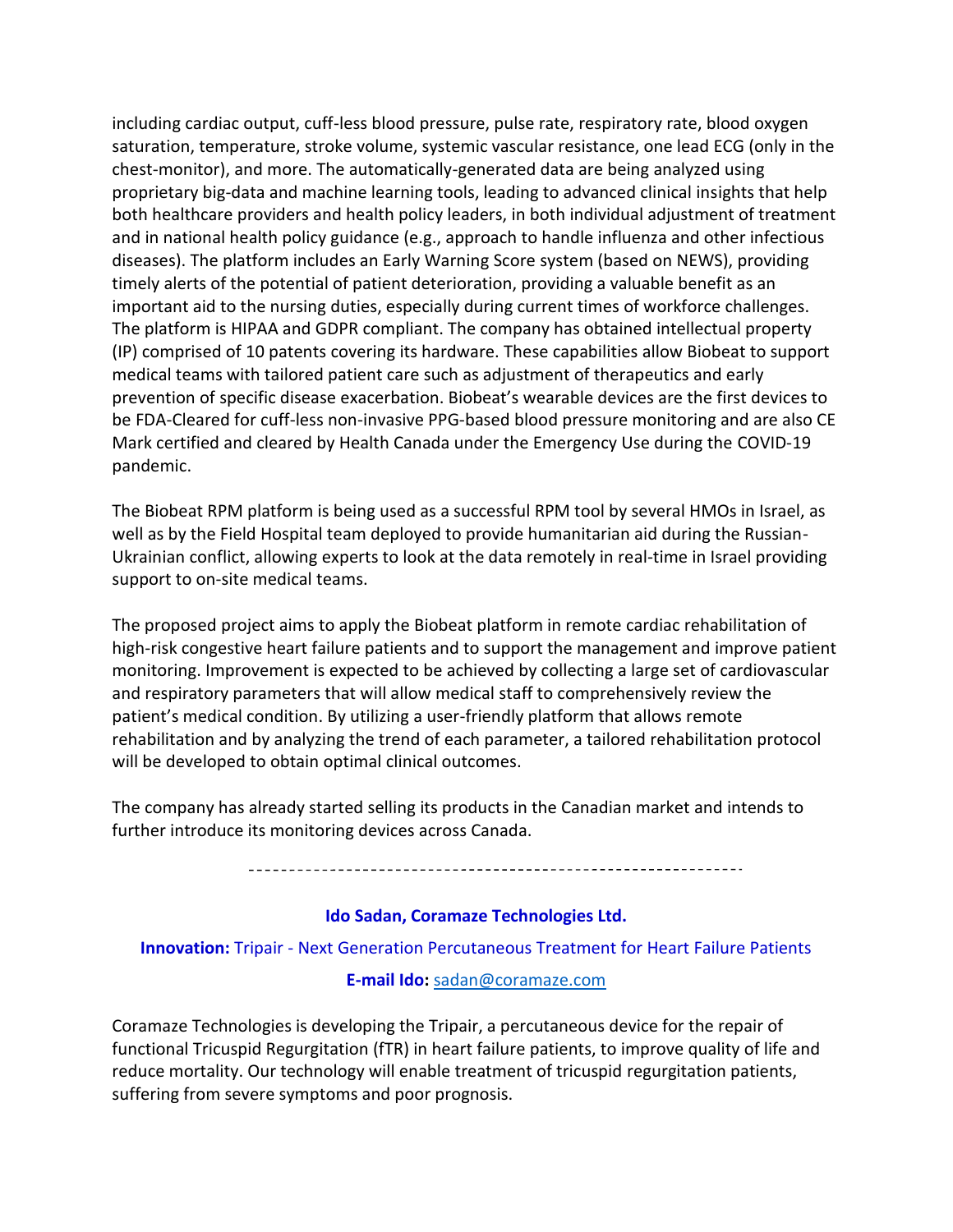The Tripair implant is anchored a-traumatically in the right atrium, allowing the heart team to assess efficacy using Echo imaging, before permanently implanting. A flexible joint enables the spacer balloon to "find its place" between the valve leaflets, sealing the regurgitant orifice area. Valve repair strategy is superior to replacement, when possible, due to normal leaflet function.

In the US, a prevalence of at least 1.6M isolated TR patients is estimated, with an incidence rate of 250K annually. Nevertheless, no transcatheter tricuspid repair device is approved for marketing, while investigational devices are proving complex to treat, with long procedure times and limited indications.

## **Kashif Khan, PLAKK Inc.**

# **Innovation:** Saving Lives One Scan at a Time: An Artificial Intelligence-Powered Ultrasound Analysis Tool to Characterize and Detect Unstable Plaques

## **E-mail Kashif:** [kashif.khan@plakk-ai.com](mailto:kashif.khan@plakk-ai.com)

PLAKK Inc. is a Canadian-based digital health start-up that is pairing artificial intelligence (AI) with precision medicine to revolutionize the prediction and prevention of strokes, one of the leading causes of death and disability worldwide. Strokes are mainly caused by the rupture of unstable atherosclerotic plaques – fatty deposits that form in the arteries of the neck (carotid arteries) – that block blood flow to the brain. Currently, there does not exist any accurate clinical tool for 1) the early detection and diagnosis of unstable atherosclerotic plaques, and 2) prediction of stroke risk. This has led to 1 in 10 patients receiving an improper diagnosis and not getting the treatment they need, costing the Canadian health care system alone >\$500 million each year, a number that is preventable with an earlier and more accurate diagnosis. This is of particular importance in remote and rural communities, where the burden of stroke is 20% higher in comparison to urban communities, which is partly due to the lack of specialized health services and available resources for preventative stroke care.

To address this clinical need, PLAKK's technology, SonoPlaqueTM, a cloud-based software, harnesses the power of AI and proprietary deep-learning algorithms to provide a more accurate, non-invasive, accessible, and faster approach to improve how healthcare professionals world-wide characterize and identify plaques in the carotid arteries that are at high risk of causing a stroke (i.e., unstable plaques). Specifically, it serves as a post-processing image analysis solution that 1) provides an analysis of ultrasound scans of the carotid arteries for automated detection and quantification of key plaque parameters (i.e., plaque thickness, artery stenosis, plaque morphology and composition), and 2) stratifies the individual according to stroke risk and the need for urgent care. This solution is targeted for any healthcare professional, regardless of their familiarity with ultrasound and plaque diagnosis, as the AI can guide them through each step of the analysis process; this is particularly useful in rural/remote areas where there is a lack of specialized care. To date, we have achieved an accuracy of 92% in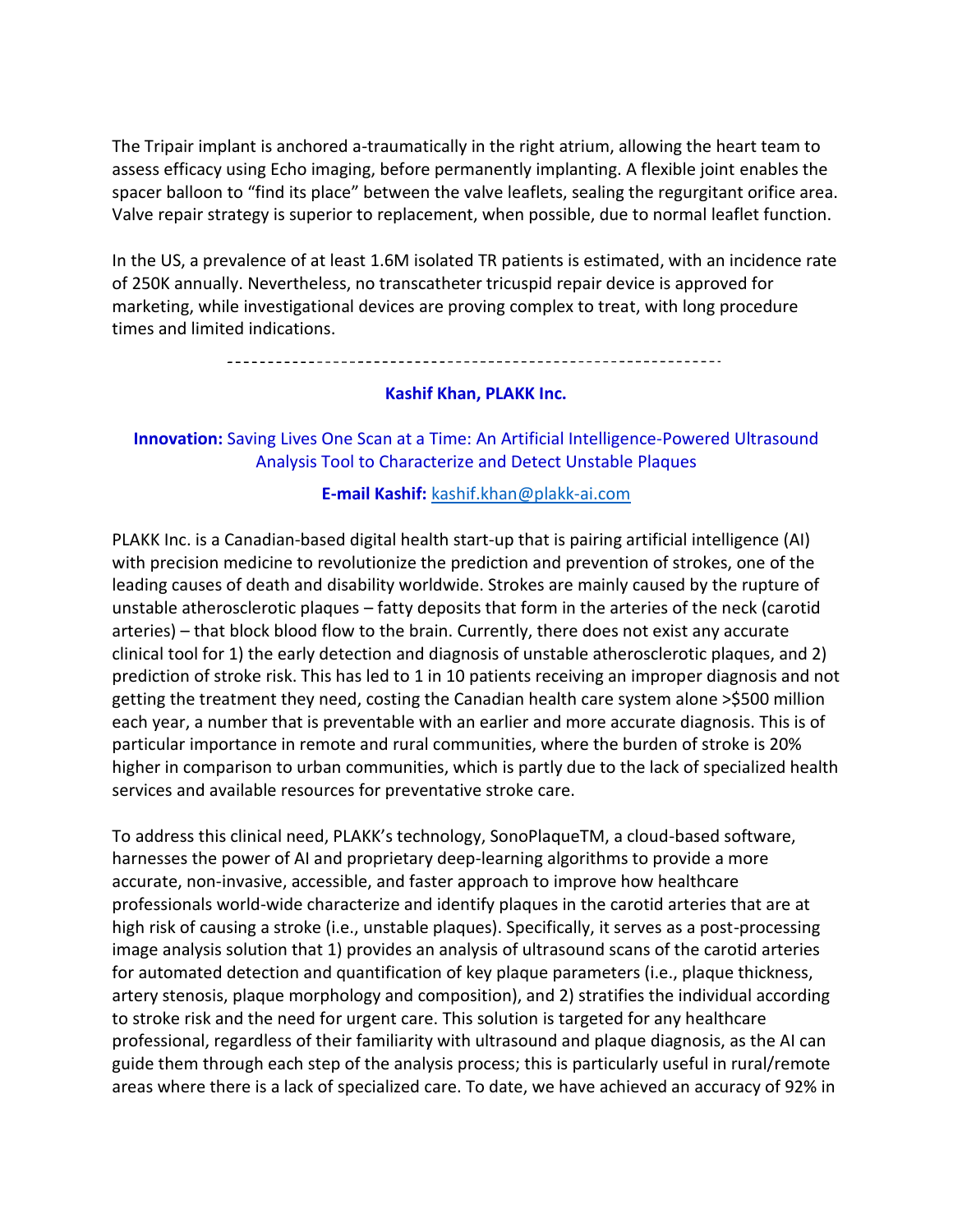detecting and quantifying key parameters of the plaque (artery stenosis, plaque area, and plaque thickness), which are currently being validated externally by expert radiologists in the field of plaque diagnosis. At PLAKK, we are driven by the desire to improve the quality of life for patients suffering from atherosclerosis by preventing the occurrence of a devastating stroke and its debilitating consequences. Our goal is to enable healthcare professionals to intervene at the right moment so that patients get the appropriate treatment when they need it most.

We have established essential collaborations with leading Canadian academic and research centers to aid in the development of accurate algorithms for unstable plaque diagnosis: 1) Research Institute of the McGill University Health Centre [2020-present]: access to the largest biobank of its kind in North America (>650 patients and >13,000 images, blood biomarkers, and clinical information), and 2) York University [2021-present]: collaboration with research chair Dr. Ali Sadeghi who specializes in the quantification of ultrasound features using AI. Our current main focus is the recruitment of key opinion leaders in the field of radiology and cardiovascular medicine to test our product in clinical settings, as well as partner with leading ultrasound manufacturers to have our software available on their ultrasound platforms for a fast and immediate diagnosis.

#### **Bradley Strauss, RBY Medical**

# **Innovation:** Angioplasty Support Sleeve for Peripheral Arterial Interventions

## **E-mail Brad:** [Bradley.strauss@sunnybrook.ca](mailto:Bradley.strauss@sunnybrook.ca)

Peripheral arterial disease (PAD) has been increasing with global estimates exceeding 230 million patients. Despite significant impact on patient mobility and quality of life, and high mortality rates with the most severe form of PAD known as critical limb ischemia, revascularization is infrequently performed in <1% of patients. However, the number and complexity of endovascular revascularization procedures is rapidly increasing. particularly in infra-popliteal procedures, which account for up to 70% of endovascular procedures in many sites. Endovascular procedures are now 4x more commonly performed than surgical revascularization.

Significant challenges still exist, particularly in infra-popliteal interventions due to the smaller size of the arteries and diffuse calcification. In selected cases, severely calcified superficial femoral artery lesions may also be technically challenging. The main problem is the ability to advance balloon catheters and stent catheters across lesions in these diffusely diseased, calcified and frequently tortuous arteries. Support and back-up for advancing balloon catheters is provided by sheaths, which are frequently inadequate due to the distance of the sheaths from the lesions, the passive form of support and the requirement to crossover the sheath from the opposite leg for access.

We have developed a novel catheter, known as a "support sleeve", the first support device designed specifically for PAD interventions. The support sleeve, which is advanced through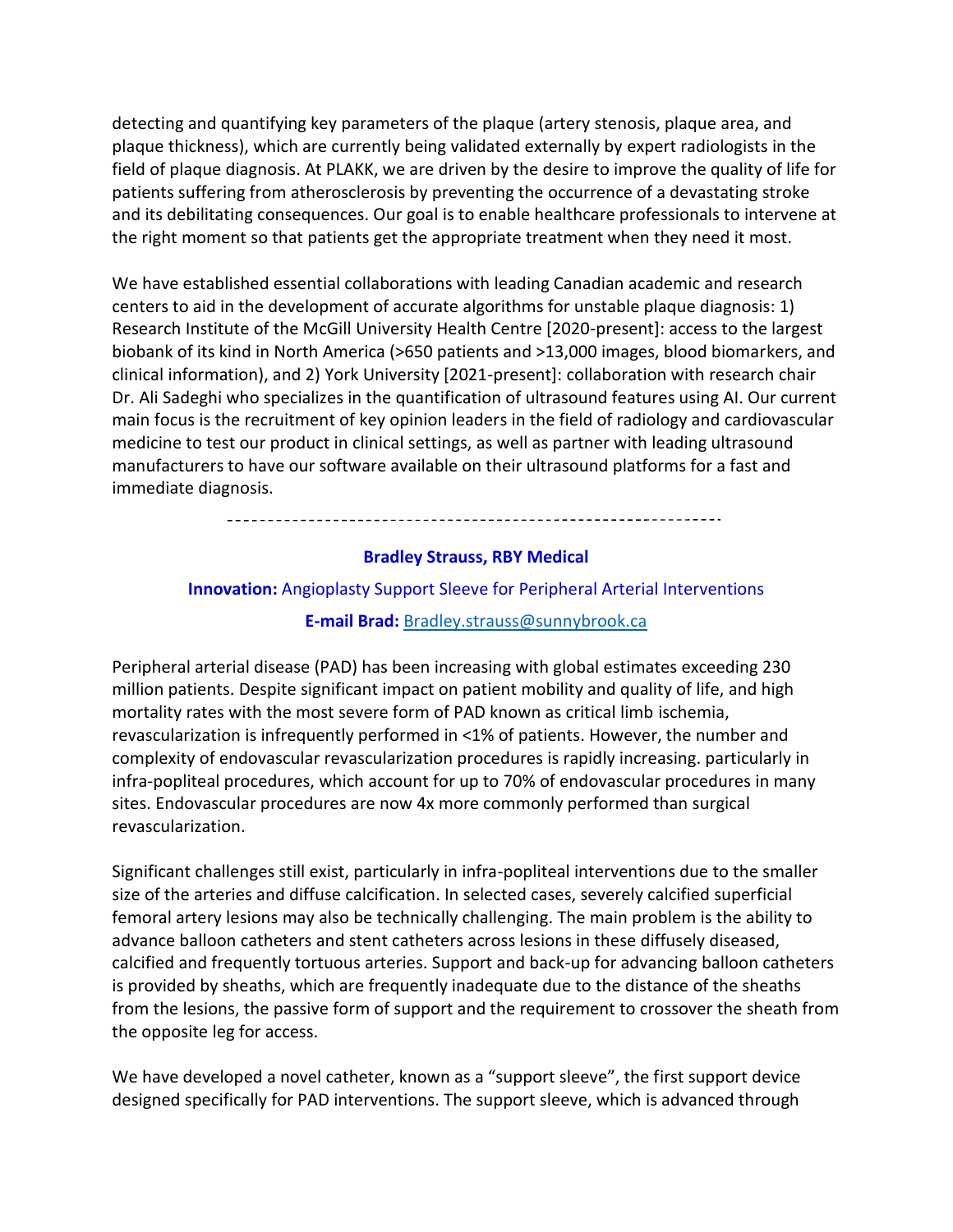conventional peripheral vascular sheaths, is designed to provide unparalleled support for peripheral microcatheters, angioplasty balloons and stents advanced over 0.014, 0.018 or 0.035" guidewires. The support sleeve provides an active form of support by virtue of a support balloon on the external surface of the support sleeve, which can be expanded from a range of 2-11 mm to strongly anchor the support sleeve against the arterial wall. The advancement of balloons and stents is further facilitated by a specific fixation wire (also known as a "wedge wire") mechanism that can couple and uncouple devices to the support sleeve.

The Angioplasty Support Sleeve addresses a significant need in PAD revascularization, where the market size is expected to aggressively expand from USD 7.9 billion in 2021 to 14.2 billion by 2028.

**Shahar Figelman, Selfit Therapist Robot Innovation:** Selfit Therapist Robot **E-mail Shahar:** [shahar@selfitmedical.com](mailto:Shahar@selfitmedical.com)

Selfit is a digital robotic care startup focusing on aging population.

The company developed a unique human-machine operating system for people with common clinical disorders and for general age-related health maintenance.

It is a new way of interaction based on a therapist robot, which is used along the patient's journey from hospital care to home care and replaces human therapists when needed.

Selfit is working with the leading HMO's and hospitals in Israel as well as with the NHS in UK. The company's go to market product is focused on Stroke rehabilitation and engagement, all the way from acute to chronic stages.

#### **Jonathan Maron, VenoVision**

**Innovation:** VenoVision Hemodynamic Remote Monitoring Platform

**E-mail Jonathan:** [maron.jonathan@gmail.com](mailto:maron.jonathan@gmail.com)

VenoVision aims to stabilize patients and reduce deterioration by setting a new frontier in lowcost, objective, non-invasive hemodynamic monitoring across the continuum of care. It will uniquely support medical teams to improve therapeutic management and outcomes of obese and overweight cardiovascular patients suffering, or at risk of, heart failure and hemodynamic complications.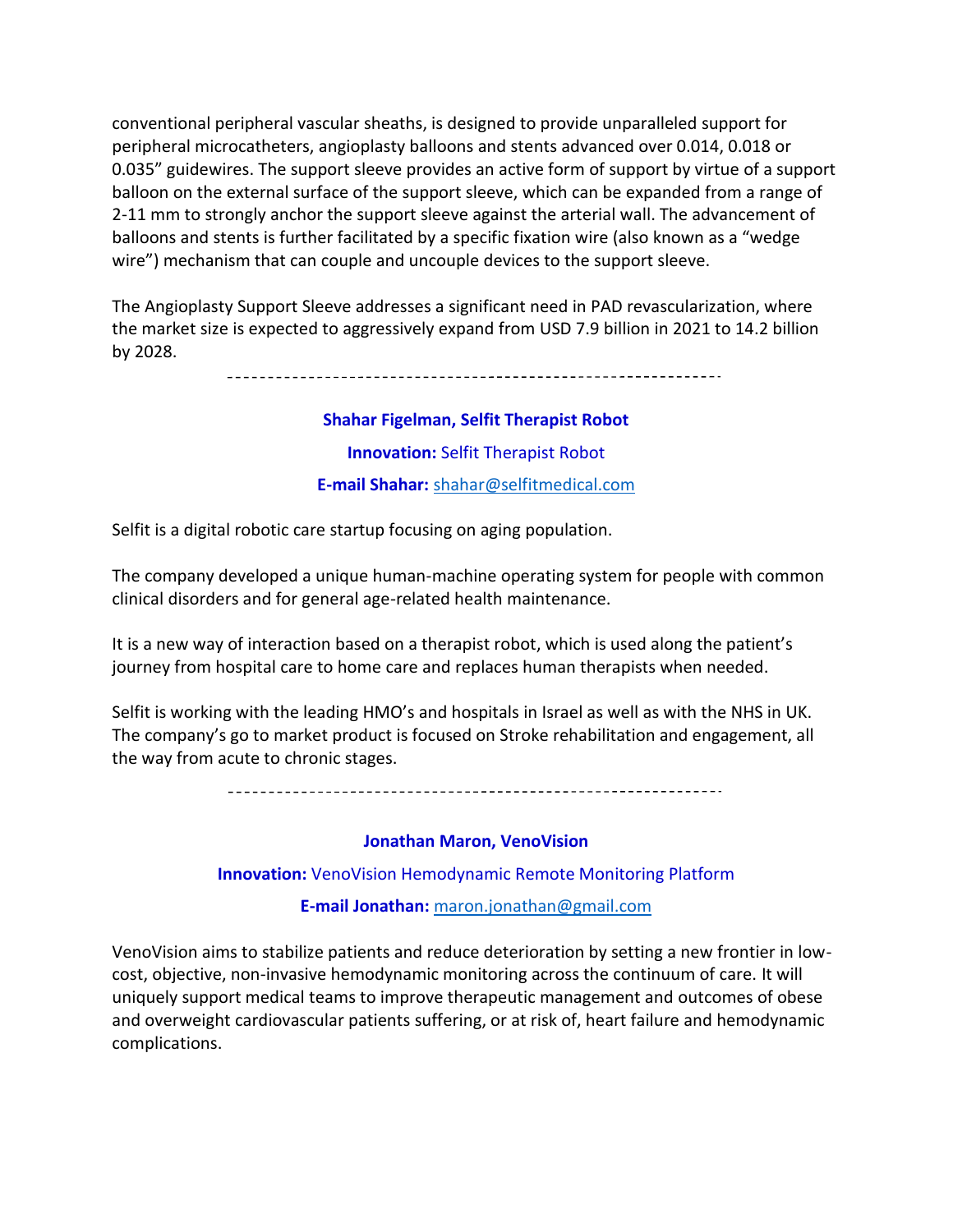

# **Deep-thermal imaging device and monitoring platform:**

- Easy to use, contactless, remote monitoring
- Overcomes the challenges of obese and overweight neck pathology
- All care settings inpatient, outpatient, care facility, home or telemedicine

# **Multiparametric hemodynamic modalities:**

- Signals processing algorithms to deliver data comparable to the Swan-Ganz or ultrasound
- JVP, CVP, venous waveform, RAP, HR, RR, PRQ and CO
- Additional right heart insights in the pipeline

# **Traction:**

- TTO free, spin-off from the BioDesign Israel program of The Hebrew University
- Industry-funded (Terumo), proof-of-concept clinical trial completed at Shaare Zedek Medical Center on 15 patients (12 statistically significant). The technology showed a 20 fold stronger correlation to heart catheterization readings over the limited visual assessment
- Prototype designed and US Patent No. 11,234,643 (Feb'22)
- MassChallenge Israel 2021 finalist
- US researchers at Mayo Clinic (in discussion) eager to test VenoVision's potential

# **Biz model:**

- Total addressable market >\$15bn
- First 5 years, aim to reach 1.2m patients, with revenue of \$60-135m
- Revenue model = Device + Patient Activation Fee + Monitoring/RPM Fee